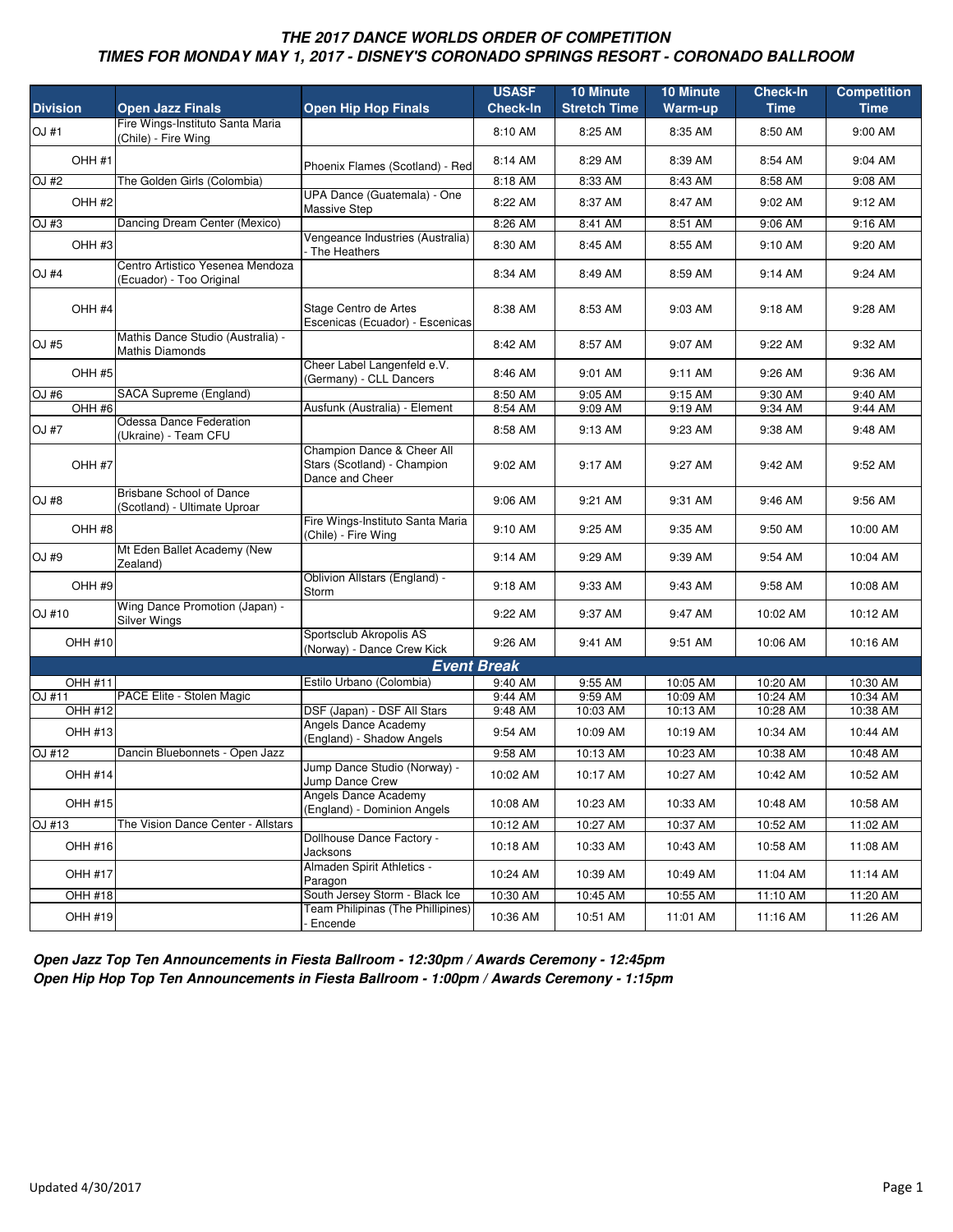| <b>Division</b>     | <b>Open Coed Jazz Finals</b>                          | <b>Senior Large Hip Hop</b><br><b>Finals &amp; Senior Small Coed</b><br><b>Hip Hop Finals</b> | <b>USASF</b><br><b>Check-In</b> | 10 Minute<br><b>Stretch Time</b> | <b>10 Minute</b><br>Warm-up | <b>Check-In</b><br><b>Time</b> | <b>Competition</b><br><b>Time</b> |
|---------------------|-------------------------------------------------------|-----------------------------------------------------------------------------------------------|---------------------------------|----------------------------------|-----------------------------|--------------------------------|-----------------------------------|
| SLHH #1             |                                                       | Victory Vipers - Stellar                                                                      | 12:10 PM                        | 12:25 PM                         | 12:35 PM                    | 12:50 PM                       | 1:00 PM                           |
| SLHH <sub>#2</sub>  |                                                       | Premier Athletics - Clayton -<br><b>Big Diprz</b>                                             | 12:16 PM                        | 12:31 PM                         | 12:41 PM                    | 12:56 PM                       | 1:06 PM                           |
| OCJ#1               | <b>BALLETeatro Dominicano</b><br>(Dominican Republic) |                                                                                               | 12:20 PM                        | 12:35 PM                         | 12:45 PM                    | 1:00 PM                        | 1:10 PM                           |
| SLHH <sub>#3</sub>  |                                                       | Music City All Stars - Senior<br>Hip Hop                                                      | 12:24 PM                        | 12:39 PM                         | 12:49 PM                    | 1:04 PM                        | 1:14 PM                           |
| SLHH #4             |                                                       | <b>Ultimate Allstars - Red</b><br>Thunder                                                     | 12:30 PM                        | 12:45 PM                         | 12:55 PM                    | 1:10 PM                        | 1:20 PM                           |
| OCJ #2              | Dazzlers (Scotland)                                   |                                                                                               | 12:34 PM                        | 12:49 PM                         | 12:59 PM                    | 1:14 PM                        | 1:24 PM                           |
| SLHH #5             |                                                       | Pittsburgh Poison - Black<br>Widows                                                           | 12:38 PM                        | 12:53 PM                         | 1:03 PM                     | 1:18 PM                        | 1:28 PM                           |
| SLHH #6             |                                                       | Star Performance Centre -<br>Senior All Girl Hip Hop                                          | 12:44 PM                        | 12:59 PM                         | 1:09 PM                     | 1:24 PM                        | 1:34 PM                           |
| OCJ#3               | Star Spirit (England) - Zero<br>Gravity               |                                                                                               | 12:48 PM                        | 1:03 PM                          | 1:13 PM                     | 1:28 PM                        | 1:38 PM                           |
| SLHH #7             |                                                       | Dollhouse Dance Factory -<br>Witches                                                          | 12:52 PM                        | 1:07 PM                          | 1:17 PM                     | 1:32 PM                        | 1:42 PM                           |
| OCJ #4              | SD Pike (Slovenia) - Pike                             |                                                                                               | 12:58 PM                        | 1:13 PM                          | 1:23 PM                     | 1:38 PM                        | 1:48 PM                           |
|                     |                                                       | <b>Event Break</b>                                                                            |                                 |                                  |                             |                                |                                   |
| SSCHH #1            |                                                       | Gold Star - Evolution                                                                         | 1:25 PM                         | 1:40 PM                          | 1:50 PM                     | 2:05 PM                        | 2:15 PM                           |
| SSCHH #2            |                                                       | Champion Legacy - Legacy<br>Senior Coed                                                       | 1:31 PM                         | 1:46 PM                          | 1:56 PM                     | 2:11 PM                        | 2:21 PM                           |
| OCJ #5              | Xihua University (China)                              |                                                                                               | 1:35 PM                         | 1:50 PM                          | 2:00 PM                     | 2:15 PM                        | 2:25 PM                           |
| SSCHH <sub>#3</sub> |                                                       | Dance Force Studios - Vitality                                                                | 1:39 PM                         | 1:54 PM                          | 2:04 PM                     | 2:19 PM                        | 2:29 PM                           |
| OCJ#6               | PACE Elite - Open Coed Jazz                           |                                                                                               | 1:43 PM                         | 1:58 PM                          | 2:08 PM                     | 2:23 PM                        | 2:33 PM                           |
| SSCHH #4            |                                                       | Goddesses Dance Team -<br>Goddesses                                                           | 1:47 PM                         | 2:02 PM                          | 2:12 PM                     | 2:27 PM                        | 2:37 PM                           |
| OCJ #7              | Strut Performing Arts - Open<br>Coed Jazz             |                                                                                               | 1:51 PM                         | 2:06 PM                          | 2:16 PM                     | 2:31 PM                        | 2:41 PM                           |
| SSCHH #5            |                                                       | House of 509                                                                                  | 1:55 PM                         | 2:10 PM                          | 2:20 PM                     | 2:35 PM                        | 2:45 PM                           |
| OCJ#8               | Dance Factory (Mexico)                                |                                                                                               | 1:59 PM                         | 2:14 PM                          | 2:24 PM                     | 2:39 PM                        | 2:49 PM                           |
| SSCHH #6            |                                                       | Pittsburgh Poison - Dart<br>Frogs                                                             | 2:03 PM                         | 2:18 PM                          | 2:28 PM                     | 2:43 PM                        | 2:53 PM                           |
| OCJ <sub>#9</sub>   | Dance Dynamics - Large Open<br>Coed                   |                                                                                               | 2:07 PM                         | 2:22 PM                          | 2:32 PM                     | 2:47 PM                        | 2:57 PM                           |
| SSCHH #7            |                                                       | Legendary Athletics - Senior<br><b>Coed Elite</b>                                             | 2:11 PM                         | 2:26 PM                          | 2:36 PM                     | 2:51 PM                        | 3:01 PM                           |
| SSCHH #8            |                                                       | Extreme All Stars - Small Sr.<br>Coed Hip Hop                                                 | 2:17 PM                         | 2:32 PM                          | 2:42 PM                     | 2:57 PM                        | 3:07 PM                           |

**Senior Large Hip Hop Awards in Fiesta Ballroom - Awards Ceremony - 2:30pm - 3:00pm Senior Small Coed Hip Hop Awards in Fiesta Ballroom - Awards Ceremony - 3:30pm - 4:00pm Open Coed Jazz Awards in Fiesta Ballroom - Awards Ceremony - 4:00pm - 4:30pm**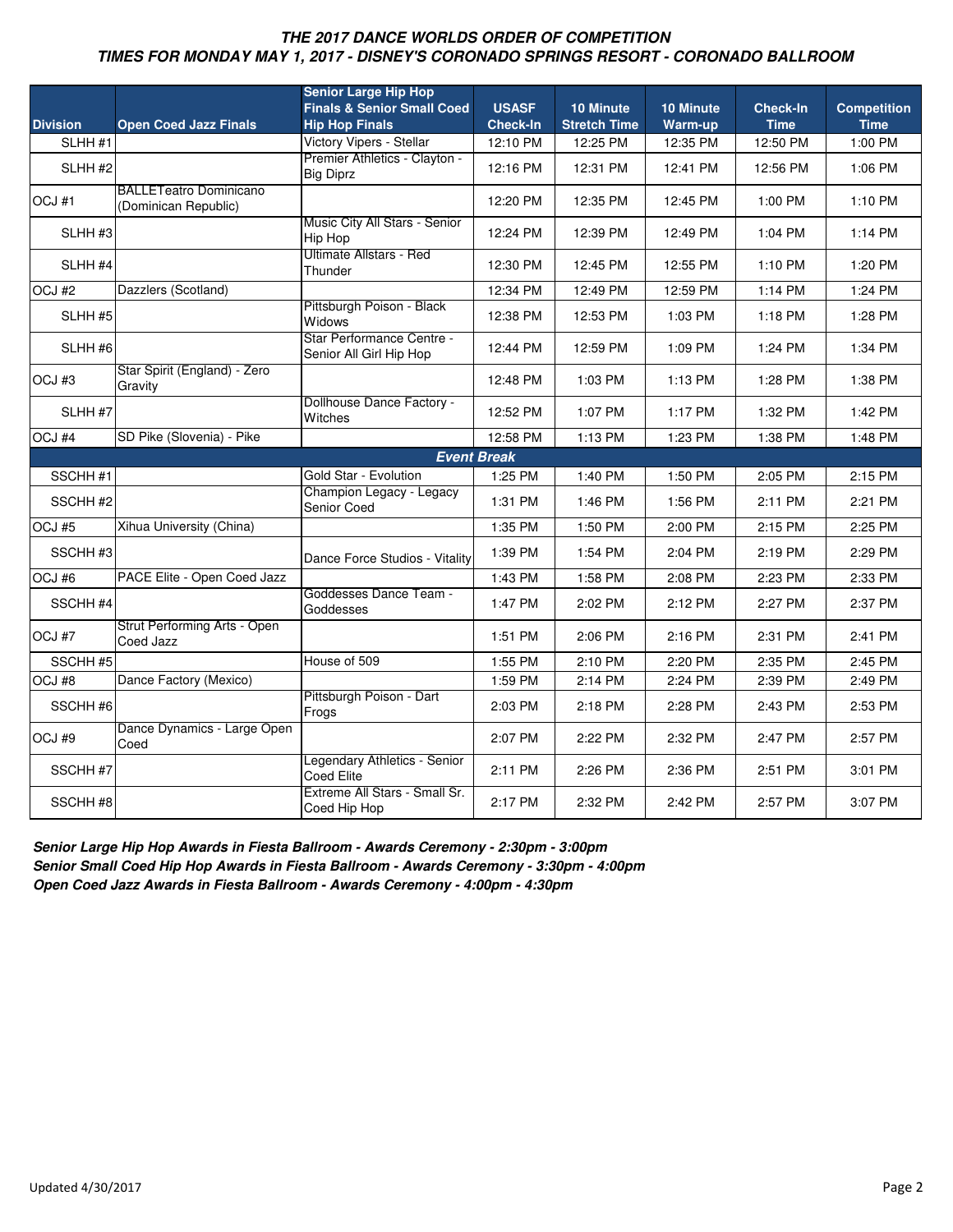|                   | <b>Open Contemporary Lyrical</b>                            |                                               | <b>USASF</b>    | <b>10 Minute</b>    | <b>10 Minute</b> | <b>Check-In</b> | <b>Competition</b> |
|-------------------|-------------------------------------------------------------|-----------------------------------------------|-----------------|---------------------|------------------|-----------------|--------------------|
| <b>Division</b>   | <b>Finals</b>                                               | <b>Senior Small Pom Finals</b>                | <b>Check-In</b> | <b>Stretch Time</b> | Warm-up          | <b>Time</b>     | <b>Time</b>        |
| OCL #1            | CheerStars Unique (Germany)                                 |                                               | 2:40 PM         | 2:55 PM             | 3:05 PM          | 3:20 PM         | 3:30 PM            |
| SSP <sub>#1</sub> |                                                             | Laredo All American - Infinity Hip<br>Hop     | 2:44 PM         | 2:59 PM             | 3:09 PM          | 3:24 PM         | 3:34 PM            |
| OCL #2            | <b>BALLETeatro Dominicano</b><br>(Dominican Republic)       |                                               | 2:48 PM         | 3:03 PM             | 3:13 PM          | 3:28 PM         | 3:38 PM            |
| SSP <sub>#2</sub> |                                                             | Peak Athletics - Sabers                       | 2:52 PM         | 3:07 PM             | 3:17 PM          | 3:32 PM         | 3:42 PM            |
| OCL#3             | RSD Action (Wales) - RSD Leading<br>Ladies                  |                                               | 2:56 PM         | 3:11 PM             | 3:21 PM          | 3:36 PM         | 3:46 PM            |
| SSP#3             |                                                             | Star Performance Centre -<br>Senior Small Pom | 3:00 PM         | 3:15 PM             | 3:25 PM          | 3:40 PM         | 3:50 PM            |
| OCL #4            | JC Cheer and Dance Academy<br>(Scotland) - JC Glitter White |                                               | 3:04 PM         | 3:19 PM             | 3:29 PM          | 3:44 PM         | 3:54 PM            |
| SSP <sub>#4</sub> |                                                             | Foursis Dance Academy -<br><b>Dazzlers</b>    | 3:08 PM         | 3:23 PM             | 3:33 PM          | 3:48 PM         | 3:58 PM            |
| OCL #5            | Toxic Cheer & Dance (Australia) -<br>Toxic Cheer & Dance    |                                               | 3:12 PM         | 3:27 PM             | 3:37 PM          | 3:52 PM         | 4:02 PM            |
| <b>SSP #5</b>     |                                                             | 5678! - Senior All Stars                      | 3:16 PM         | 3:31 PM             | 3:41 PM          | 3:56 PM         | 4:06 PM            |
| OCL#6             | DSF (Japan) - DSF Brilliants                                |                                               | 3:20 PM         | 3:35 PM             | 3:45 PM          | 4:00 PM         | 4:10 PM            |
| SSP#6             |                                                             | JSS Moroyama (Japan) - Topaz<br>Grant         | 3:24 PM         | 3:39 PM             | 3:49 PM          | 4:04 PM         | 4:14 PM            |
| OCL #7            | Kashiwa Golden Hawks (Japan) -<br>Golden Hawks              |                                               | 3:28 PM         | 3:43 PM             | 3:53 PM          | 4:08 PM         | 4:18 PM            |
| <b>SSP #7</b>     |                                                             | Xtreme Dance - Senior Pom                     | 3:32 PM         | 3:47 PM             | 3:57 PM          | 4:12 PM         | 4:22 PM            |
| OCL #8            | Mathis Dance Studio (Australia) -<br><b>Mathis Diamonds</b> |                                               | 3:36 PM         | 3:51 PM             | 4:01 PM          | 4:16 PM         | 4:26 PM            |
| SSP#8             |                                                             | Strut Performing Arts - Senior<br>Pom         | 3:40 PM         | 3:55 PM             | 4:05 PM          | 4:20 PM         | 4:30 PM            |
| OCL#9             | Music City All Stars - Open Lyrical                         |                                               | 3:44 PM         | 3:59 PM             | 4:09 PM          | 4:24 PM         | 4:34 PM            |
| <b>SSP #9</b>     |                                                             | Champion Legacy - Senior Pom                  | 3:48 PM         | 4:03 PM             | 4:13 PM          | 4:28 PM         | 4:38 PM            |
| <b>OCL #10</b>    | Mt Eden Ballet Academy (New<br>Zealand)                     |                                               | 3:52 PM         | 4:07 PM             | 4:17 PM          | 4:32 PM         | 4:42 PM            |
| <b>SSP #10</b>    |                                                             | South Coast Freestyle - Stop                  | 3:56 PM         | 4:11 PM             | 4:21 PM          | 4:36 PM         | 4:46 PM            |
| <b>OCL #11</b>    | Dancin Bluebonnets - Open Lyrical                           |                                               | 4:00 PM         | 4:15 PM             | 4:25 PM          | 4:40 PM         | 4:50 PM            |
| SSP #11           |                                                             | Shining Planets (Japan) - Grant<br>Sparkle    | 4:04 PM         | 4:19 PM             | 4:29 PM          | 4:44 PM         | 4:54 PM            |
| <b>OCL #12</b>    | Dance Dynamics - Dance<br>Dynamics                          |                                               | 4:08 PM         | 4:23 PM             | 4:33 PM          | 4:48 PM         | 4:58 PM            |
| SSP #12           |                                                             | PACE Elite - Darkness Falls                   | 4:12 PM         | 4:27 PM             | 4:37 PM          | 4:52 PM         | 5:02 PM            |
| SSP #13           |                                                             | Cheers Factory (Japan) -<br>Destination       | 4:18 PM         | 4:33 PM             | 4:43 PM          | 4:58 PM         | 5:08 PM            |

**Open Contemporary / Lyrical Top Ten Announcements in Fiesta Ballroom - 6:00pm / Awards Ceremony - 6:15pm Senior Small Pom Top Ten Announcements in Fiesta Ballroom - 6:30pm / Awards Ceremony - 6:45pm**

|                     | <b>Senior Large Coed Hip Hop</b>            |                                                       | <b>USASF</b>    | <b>10 Minute</b>    | <b>10 Minute</b> | <b>Check-In</b> | <b>Competition</b> |
|---------------------|---------------------------------------------|-------------------------------------------------------|-----------------|---------------------|------------------|-----------------|--------------------|
| <b>Division</b>     | <b>Finals</b>                               | <b>Senior Large Pom Finals</b>                        | <b>Check-In</b> | <b>Stretch Time</b> | Warm-up          | Time            | Time               |
| <b>SLP #1</b>       |                                             | Dancer's Edge Studio - Senior<br>Large Pom            | 4:40 PM         | 4:55 PM             | 5:05 PM          | 5:20 PM         | 5:30 PM            |
| <b>SLCHH #1</b>     | Victory Vipers - Venom                      |                                                       | 4:44 PM         | 4:59 PM             | 5:09 PM          | 5:24 PM         | 5:34 PM            |
| <b>SLP #2</b>       |                                             | Dancin Bluebonnets                                    | 4:48 PM         | 5:03 PM             | 5:13 PM          | 5:28 PM         | 5:38 PM            |
| SLCHH <sub>#2</sub> | Pittsburgh Poison - Cyanide                 |                                                       | 4:52 PM         | 5:07 PM             | 5:17 PM          | 5:32 PM         | 5:42 PM            |
| <b>SLP #3</b>       |                                             | <b>IStar Performance Centre -</b><br>Senior Large Pom | 4:56 PM         | 5:11 PM             | 5:21 PM          | 5:36 PM         | 5:46 PM            |
| SLCHH <sub>#3</sub> | Extreme All Stars - Large Sr. Coed<br>Dance |                                                       | 5:00 PM         | 5:15 PM             | 5:25 PM          | 5:40 PM         | 5:50 PM            |
| <b>SLP #4</b>       |                                             | South Coast Freestyle -<br>Skeletons                  | 5:04 PM         | 5:19 PM             | 5:29 PM          | 5:44 PM         | 5:54 PM            |
| $SLP$ #5            |                                             | Energizers - Senior Pom                               | 5:10 PM         | 5:25 PM             | 5:35 PM          | 5:50 PM         | 6:00 PM            |
| <b>SLP #6</b>       |                                             | <b>PACE Elite - Maestro</b>                           | 5:16 PM         | 5:31 PM             | 5:41 PM          | 5:56 PM         | 6:06 PM            |
| <b>SLP #7</b>       |                                             | Starz Dance Academy - Elite                           | 5:22 PM         | 5:37 PM             | 5:47 PM          | 6:02 PM         | 6:12 PM            |

**Small Senior Coed Hip Hop Awards Ceremony in Fiesta Ballroom - 7:00pm Senior Large Pom Awards Ceremony in Fiesta Ballroom - 7:30pm**